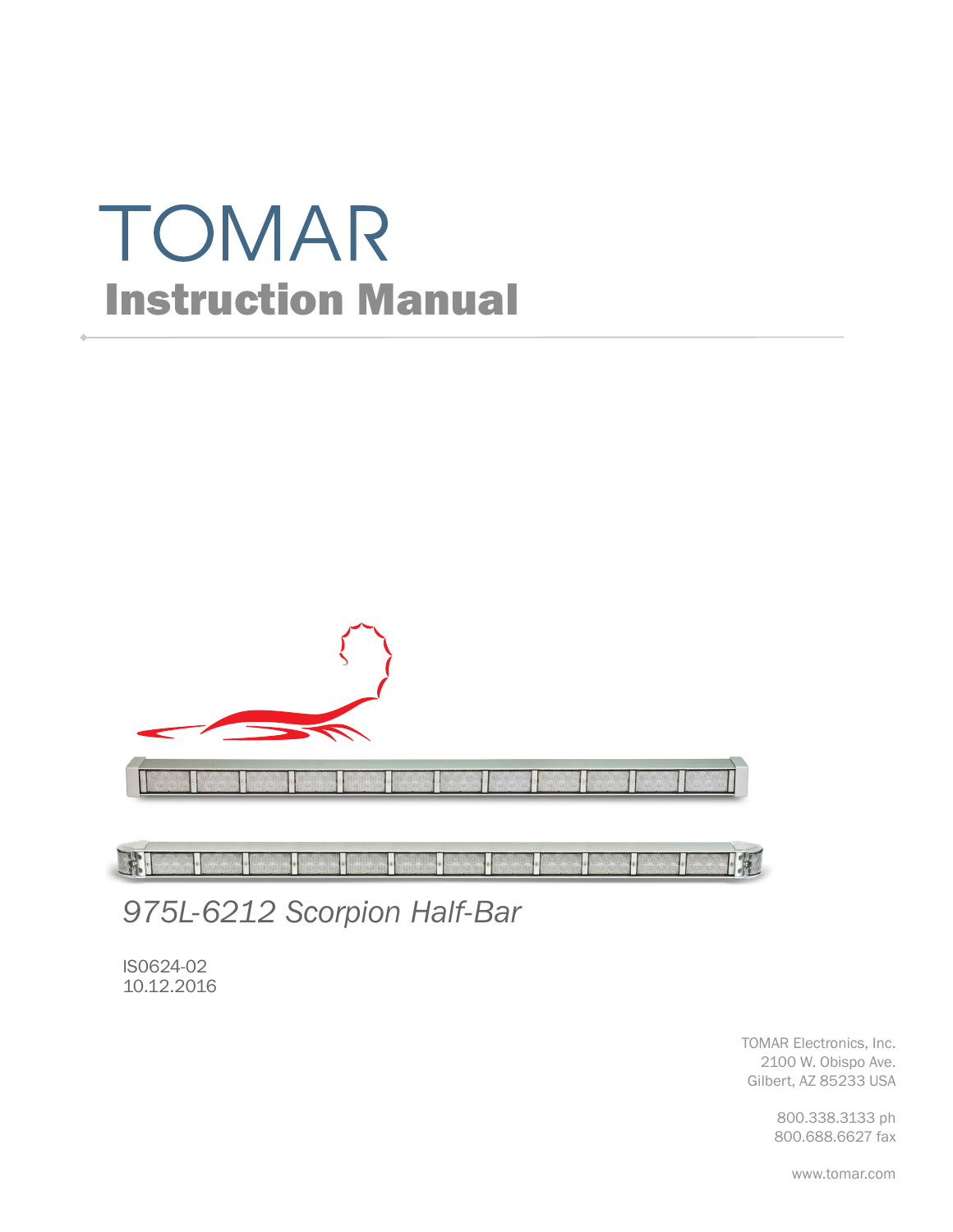

| 975L-6212 Wiring                   |                              |
|------------------------------------|------------------------------|
| <b>RED</b>                         | $+12Vdc$                     |
| <b>BLACK</b>                       | Ground                       |
| <b>ORANGE</b>                      | <b>Warning Mode 1</b>        |
| <b>BLUE</b>                        | <b>Warning Mode 2</b>        |
| <b>ORANGE &amp; BLUE</b>           | <b>Warning Mode 3</b>        |
| <b>RED/WHITE</b>                   | <b>Right Arrow Mode</b>      |
| <b>BROWN/WHITE</b>                 | Left Arrow Mode              |
| <b>RED/WHITE &amp; BROWN/WHITE</b> | <b>Center Out Arrow Mode</b> |
| <b>BROWN</b>                       | Scene Lights (if equipped)   |
| <b>GREEN</b>                       | <b>Intensity Control</b>     |
|                                    |                              |

# Programming Instructions

# Entering Warning Programming Mode:

Three unique warning patterns can be selected using the ORANGE and BLUE mode selection wires.

ORANGE WIRE = Warning Mode 1 BLUE WIRE = Warning Mode 2 ORANGE & BLUE WIRES = Warning Mode 3

To activate the Warning programming mode, connect the BLACK wire to Ground then simultaneously attach the GREEN wire, the RED wire and the mode selection wire(s) for the mode you want to program to +12Vdc.

## Changing Warning Patterns and Flash Rates:

To change the Warning pattern, enter the Warning programming mode as described above, including selecting a mode. Tap the RED/WHITE wire to +12Vdc to advance the flash pattern. See the list of available Warning flash patterns below.

A unique flash rate can be assigned to each Warning mode. To change the flash rate, enter the Warning programming mode as described above, including selecting a mode. Move the GREEN wire from +12Vdc to Ground. Tap the BROWN/WHITE wire to +12Vdc to advance the flash rate. See the list of available flash rates below.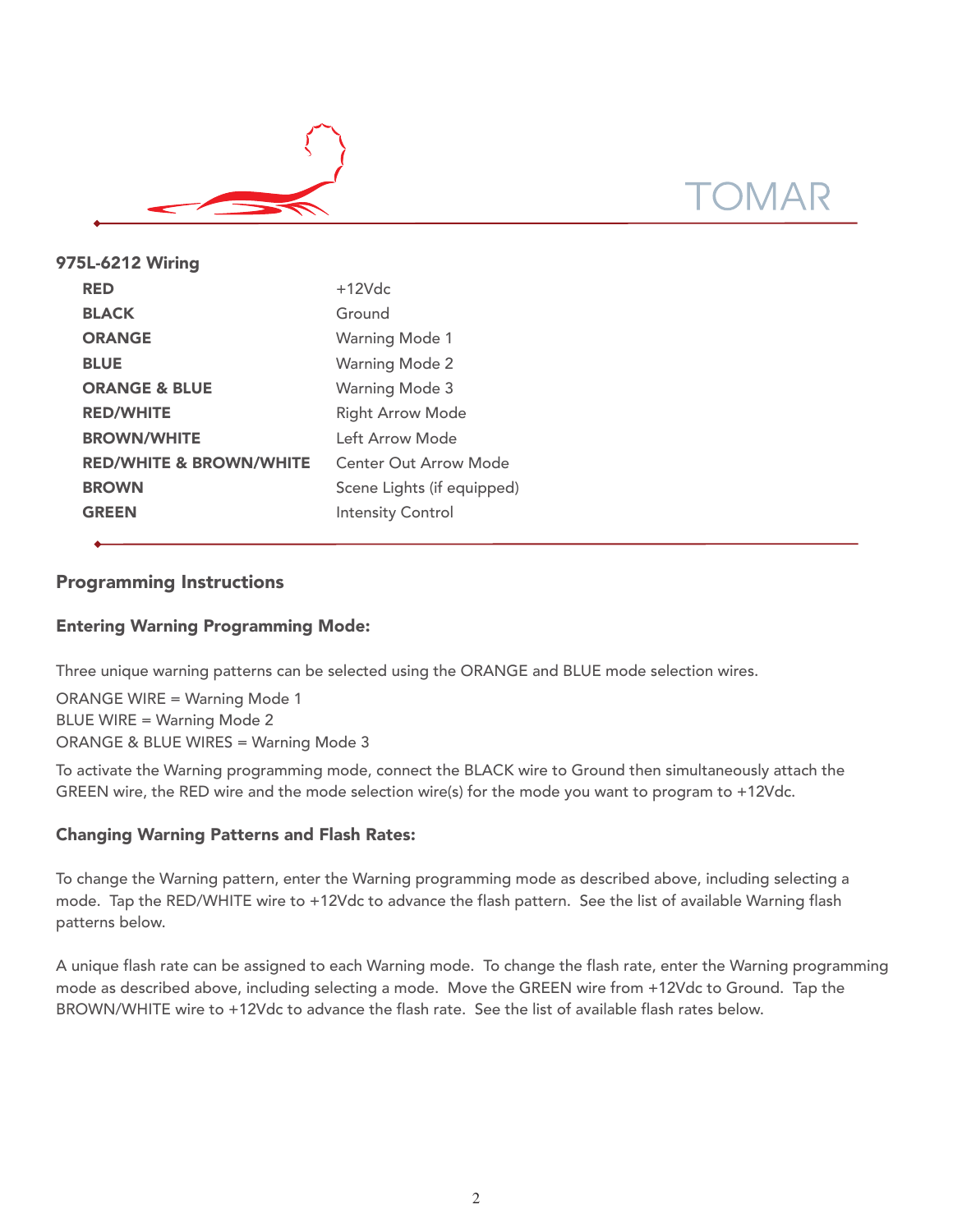# Entering Traffic Direction Programming Mode:

To activate the Traffic Direction programming mode connect the BLACK wire to Ground then simultaneously attach the GREEN wire, RED/WHITE wire and the RED wire to +12Vdc.

### Changing Traffic Direction Patterns and Flash Rates:

To change the Traffic Direction pattern, enter the Traffic Direction programming mode as described above. Tap the BROWN wire to +12Vdc to advance the flash pattern. See the list of available Traffic Direction patterns below.

A unique flash rate can be assigned to the Traffic Direction mode. To change the flash rate, enter the Traffic Direction programming mode as described above. Move the GREEN wire from +12Vdc to Ground. Tap the BROWN wire to +12Vdc to advance the flash rate. See the list of available flash rates below.

#### Flash Rates:

- 1) SINGLE FLASH
- 2) DOUBLE FLASH
- 3) NEOBE FLASH
- 4) SCROLL FLASH switches between the Single, Double and Neobe flash rates: for Warning patterns, every 4 seconds for Traffic Direction patterns, every two cycles of a pattern

#### Flash Patterns, Warning Modes - Models 6212-01, 6212-C01

- 1) OFF
- 2) COMBINATION (Patterns 5,4,6,4 repeat) \*\*\* ORANGE Wire (Warning Mode 1) DEFAULT, SCROLL FLASH
	-
- 3) INBOARD OUTBOARD \*\*\* BLUE Wire (Warning Mode 2) DEFAULT, SCROLL FLASH
- 4) LEFT RIGHT **EXECUTE THE STATE OF A SET ALL STATES (Warning Mode 3) DEFAULT, SCROLL FLASH**
- 5) ALTERNATE
- 6) RANDOM
- 7) SINGLE OUTBOARD
- 8) DOUBLE OUTBOARD
- 9) SINGLE INBOARD
- 10) DOUBLE INBOARD
- 11) TRIPLE INBOARD
- 12) SWEEP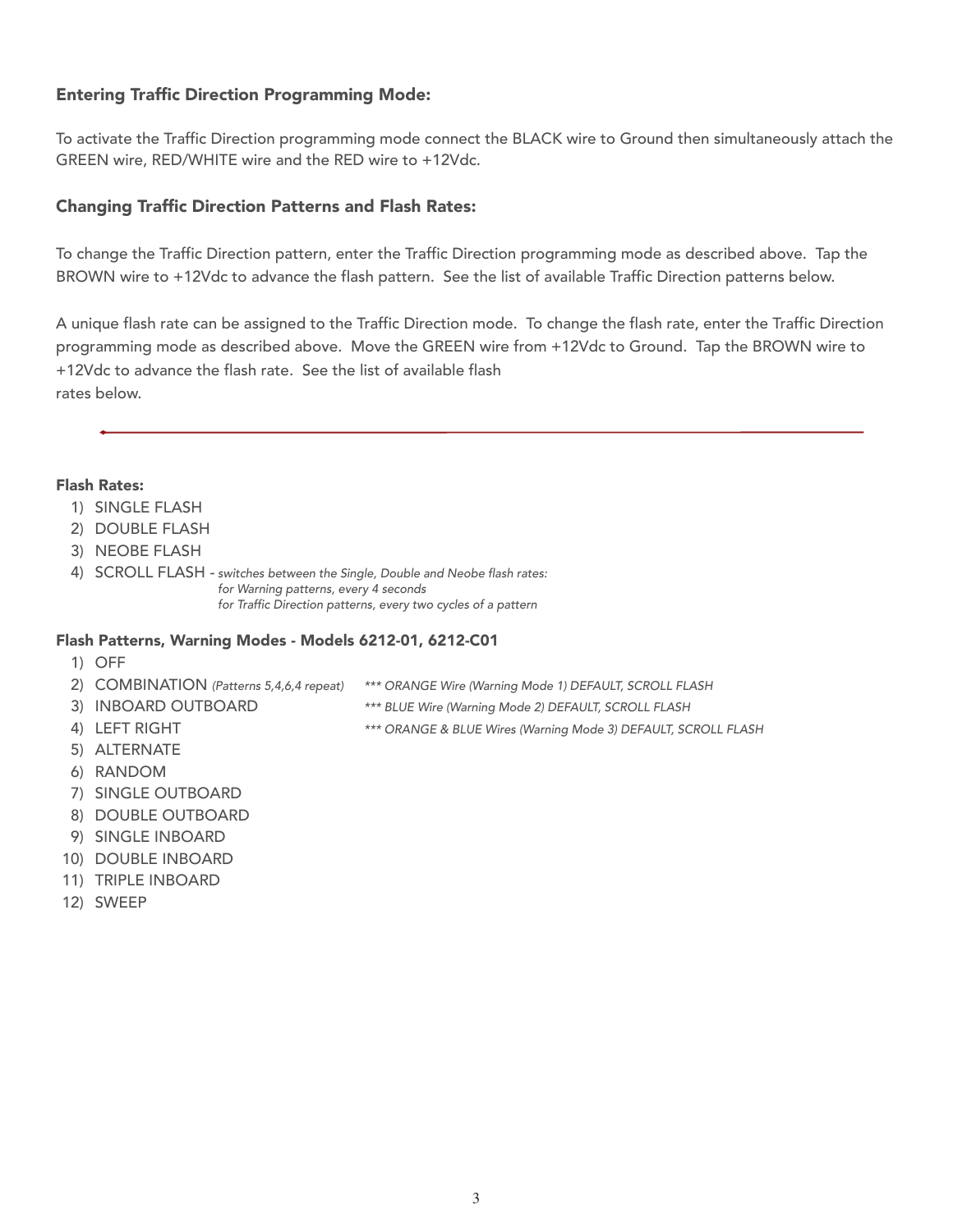#### Flash Patterns, Warning Modes - Models 6212-02, 6212-02P, 6212-C02, 6212-C02P

1) OFF

| 2) COMBINATION (Patterns 6,5,7,5 repeat)                       | WITH SL's           | *** ORANGE Wire (Warning Mode 1) DEFAULT, SCROLL FLASH         |
|----------------------------------------------------------------|---------------------|----------------------------------------------------------------|
| 3) COMBINATION 2 (Patterns 16, 15, 17, 15 repeat) WITHOUT SL's |                     | *** BLUE Wire (Warning Mode 2) DEFAULT, SCROLL FLASH           |
| 4) INBOARD OUTBOARD                                            | WITH SL's           |                                                                |
| 5) LEFT RIGHT                                                  | WITH SL's           | *** ORANGE & BLUE Wires (Warning Mode 3) DEFAULT, SCROLL FLASH |
| 6) ALTERNATE                                                   | WITH SL's           |                                                                |
| 7) RANDOM                                                      | WITH SL's           |                                                                |
| 8) SINGLE OUTBOARD                                             | <b>WITHOUT SL's</b> |                                                                |
| 9) DOUBLE OUTBOARD                                             | <b>WITHOUT SL's</b> |                                                                |
| 10) SINGLE INBOARD                                             | <b>WITHOUT SL's</b> |                                                                |
| 11) DOUBLE INBOARD                                             | <b>WITHOUT SL's</b> |                                                                |
| 12) TRIPLE INBOARD                                             | <b>WITHOUT SL's</b> |                                                                |
| 13) SWEEP                                                      | WITH SL's           |                                                                |
| 14) INBOARD OUTBOARD                                           | <b>WITHOUT SL's</b> |                                                                |
| 15) LEFT RIGHT                                                 | <b>WITHOUT SL's</b> |                                                                |
| 16) ALTERNATE                                                  | <b>WITHOUT SL's</b> |                                                                |
| 17) RANDOM                                                     | <b>WITHOUT SL's</b> |                                                                |
| 18) SWEEP                                                      | <b>WITHOUT SL's</b> |                                                                |
|                                                                |                     |                                                                |

#### Flash Patterns, Traffic Direction Modes - Model 6212-01

- 1) FULL 12 LED ARROW FILL \*\*\* RED/WHITE and/or BRN/WHITE Wires (all Arrow Modes) DEFAULT, SINGLE FLASH
- 2) FULL 12 LED ARROW TRAIL
- 3) REDUCED 10 LED ARROW FILL
- 4) REDUCED 10 LED ARROW TRAIL
- 5) REDUCED 10 LED ARROW FILL with 2 Warning (SINGLE OUTBOARD) ALTERNATE
- 6) REDUCED 10 LED ARROW TRAIL with 2 Warning (SINGLE OUTBOARD) ALTERNATE
- 7) REDUCED 10 LED ARROW FILL with 2 Warning (SINGLE OUTBOARD) SIMULTANEOUSLY
- 8) REDUCED 10 LED ARROW TRAIL with 2 Warning (SINGLE OUTBOARD) SIMULTANEOUSLY
- 9) REDUCED 10 LED ARROW FILL with 2 Warning (SINGLE OUTBOARD) STEADY
- 10) REDUCED 10 LED ARROW TRAIL with 2 Warning (SINGLE OUTBOARD) STEADY
- 11) REDUCED 10 LED ARROW FILL with 2 Steady (SINGLE OUTBOARD)
- 12) REDUCED 10 LED ARROW TRAIL with 2 Steady (SINGLE OUTBOARD)

#### Flash Patterns, Traffic Direction Modes - Models 6212-02, 6212-02P, 6212-C01

- 
- 1) FULL 10 LED ARROW FILL \*\*\* RED/WHITE and/or BRN/WHITE Wires (all Arrow Modes) DEFAULT, SINGLE FLASH
- 2) FULL 10 LED ARROW TRAIL
- 3) REDUCED 8 LED ARROW FILL
- 4) REDUCED 8 LED ARROW TRAIL
- 5) REDUCED 8 LED ARROW FILL with 2 Warning (SINGLE OUTBOARD) ALTERNATE
- 6) REDUCED 8 LED ARROW TRAIL with 2 Warning (SINGLE OUTBOARD) ALTERNATE
- 7) REDUCED 8 LED ARROW FILL with 2 Warning (SINGLE OUTBOARD) SIMULTANEOUSLY
- 8) REDUCED 8 LED ARROW TRAIL with 2 Warning (SINGLE OUTBOARD) SIMULTANEOUSLY
- 9) REDUCED 8 LED ARROW FILL with 2 Warning (SINGLE OUTBOARD) STEADY
- 10) REDUCED 8 LED ARROW TRAIL with 2 Warning (SINGLE OUTBOARD) STEADY
- 11) REDUCED 8 LED ARROW FILL with 2 Steady (SINGLE OUTBOARD)
- 12) REDUCED 8 LED ARROW TRAIL with 2 Steady (SINGLE OUTBOARD)